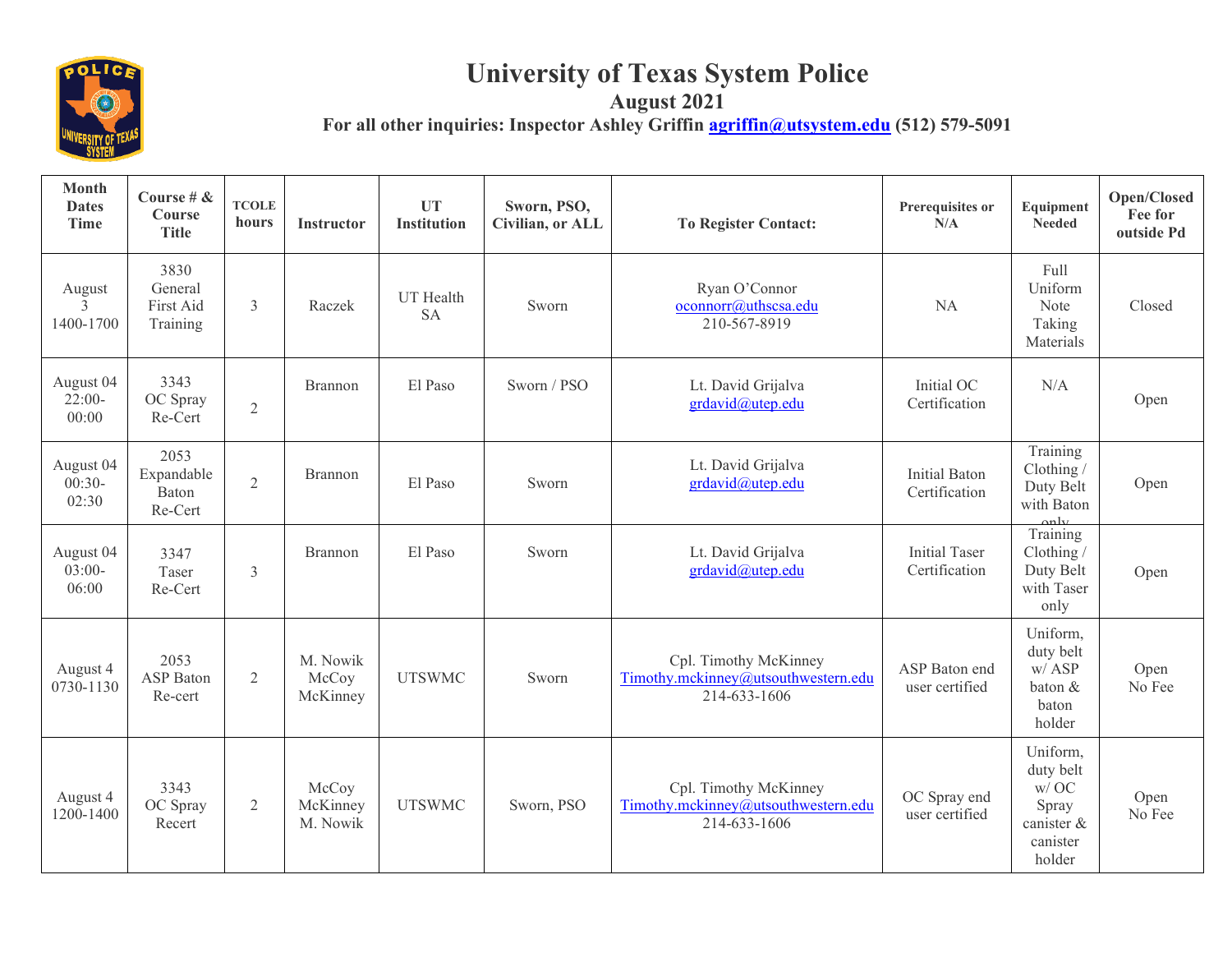| August<br>$4 - 5$<br>8am-12pm                                          | <b>2055 MRDS</b><br>Pistol                 | 12    | DeRohn<br>Trevino                                            | <b>ODOP</b>              | <b>SWORN</b> | Inspector DeRohn<br>rderohn@utsystem.edu              | <b>UTSP</b> Officer              | Body<br>Armor,<br>Eye/Ear<br>pro,<br>Holster,<br>Glock<br><b>MOS</b><br>pistol, 3 x<br>pistol<br>magazines,<br>spare<br>batteries,<br>note-taking<br>material | Closed           |
|------------------------------------------------------------------------|--------------------------------------------|-------|--------------------------------------------------------------|--------------------------|--------------|-------------------------------------------------------|----------------------------------|---------------------------------------------------------------------------------------------------------------------------------------------------------------|------------------|
| August<br>$9 - 11$<br>0800-<br>1200,<br>$1400 -$<br>1600,<br>1900-0200 | 3311<br><b>ALERRT</b>                      | $8\,$ | DeRohn<br>W.Schlather<br>Sgt. Major<br>Waelbroeck<br>Marcano | UTHC-T                   | <b>SWORN</b> | Inspector DeRohn<br>512 263 - 2448                    | <b>UTSP</b> Officer              | Note-<br>taking<br>material                                                                                                                                   | Closed           |
| August<br>$9 - 13$<br>8:00AM to<br>5:00PM                              | 1850<br>Crisis<br>Intervention<br>Training | 40    | Antonio<br>Zarzoza                                           | <b>UTRGV</b>             | Sworn        | antonio.zarzoza@utrgv.edu                             | N/A                              | N/A                                                                                                                                                           | <b>OPEN</b>      |
| August<br>$10^{\text{th}}$<br>6-10AM<br>$2-6PM$                        | 2053<br><b>ASP Full</b><br>Cert            | 8     | J. Soliz                                                     | <b>UTMB</b><br>Galveston | Sworn        | Officer<br>Olga Joseph<br>olmolis@utmb.edu            | Commission<br>Police<br>Officers | Duty Rig<br>No live<br>weapons                                                                                                                                | Closed           |
| August<br>$12 - 13$<br>0800-1700                                       | 3322<br>Patrol Rifle<br>Operator           | 16    | Chessher                                                     | UT Health<br><b>SA</b>   | Sworn        | Ryan O'Connor<br>oconnorR@uthscsa.edu<br>210-567-8919 | N/A                              | Full<br>Uniform<br>Eyes and<br>Ears                                                                                                                           | No Fee<br>Closed |
| August 17<br>0800-<br>10:00                                            | 3343<br>OC Spray<br>Re-Cert                | 2     | Brannon                                                      | El Paso                  | Sworn / PSO  | Lt. David Grijalva<br>grdavid@utep.edu                | Initial OC<br>Certification      | N/A                                                                                                                                                           | Open             |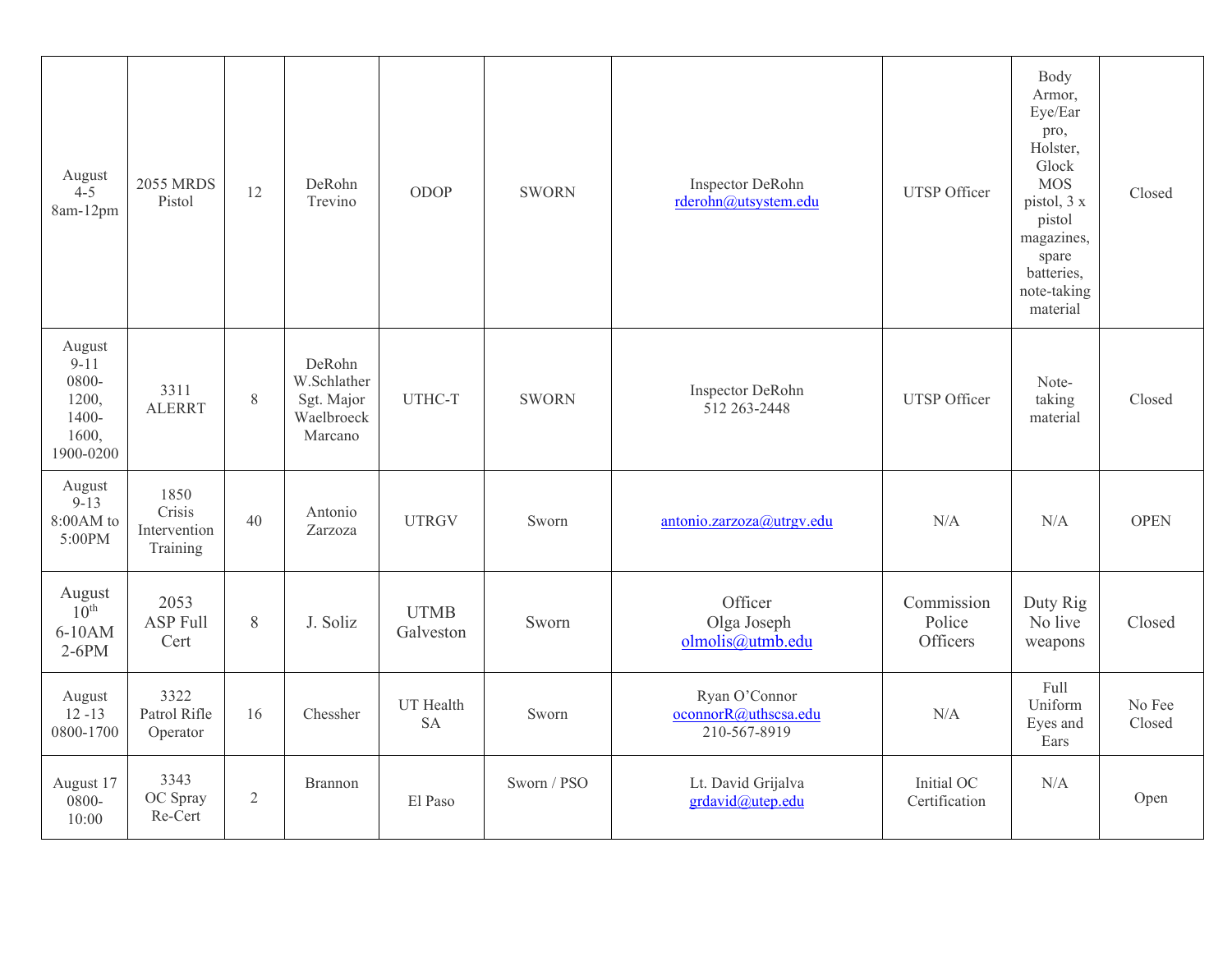| August 17<br>$10:30-$<br>12:30 | 2053<br>Expandable<br>Baton<br>Re-Cert             | $\overline{2}$ | <b>Brannon</b> | El Paso                | Sworn | Lt. David Grijalva<br>grdavid@utep.edu                            | <b>Initial Baton</b><br>Certification | Training<br>Clothing /<br>Duty Belt<br>with Baton<br>only   | Open   |
|--------------------------------|----------------------------------------------------|----------------|----------------|------------------------|-------|-------------------------------------------------------------------|---------------------------------------|-------------------------------------------------------------|--------|
| August 17<br>$13:00-$<br>16:00 | 3347<br>Taser<br>Re-Cert                           | 3              | <b>Brannon</b> | El Paso                | Sworn | Lt. David Grijalva<br>grdavid@utep.edu                            | <b>Initial Taser</b><br>Certification | Training<br>Clothing $/$<br>Duty Belt<br>with Taser<br>only | Open   |
| August<br>17<br>0800-1200      | 3347<br>Less Lethal<br><b>ECD</b><br>Update        | $\overline{4}$ | Saenz          | UT Health<br><b>SA</b> | Sworn | Ryan O'Connor<br>oconnorr@uthscsa.edu<br>210-567-8919             | NA                                    | Duty Belt<br>$\frac{2}{3}$<br>Cartridges                    | Open   |
| August<br>17<br>1200-1400      | 3343<br>Less Lethal<br>Chemical<br>Weapons<br>(OC) | $\overline{2}$ | Saenz          | UT Health<br><b>SA</b> | Sworn | Ryan O'Connor<br>oconnorr@uthscsa.edu<br>210-567-8919             | NA                                    | Note<br>Taking<br>Materials                                 | Open   |
| August<br>17<br>1400-1800      | 3806<br>Hazardous<br>Materials                     | $\overline{4}$ | Saenz          | UT Health<br><b>SA</b> | Sworn | Ryan O'Connor<br>oconnorr@uthscsa.edu<br>210-567-8919             | <b>NA</b>                             | Note<br>Taking<br>Materials                                 | Open   |
| August<br>18<br>0800-1700      | 2040<br>Defensive<br>Tactics                       | 8              | Funke          | UT Health<br><b>SA</b> | Sworn | Ryan O'Connor<br>oconnorr@uthscsa.edu<br>210-567-8919             | <b>NA</b>                             | Note<br>Taking<br>Materials                                 | Open   |
| August 19<br>0700-1100         | 3347 Taser<br>Re-Cert                              | $\overline{4}$ | Murphy         | UT-Austin              | Sworn | Michael Murphy<br>mike.murphy@austin.utexas.edu<br>1-512-232-9634 | Commission<br>Police<br>Officers      | None                                                        | Closed |
| August<br>19<br>0800-1700      | 1849<br>Verbal De-<br>Escalation                   | 8              | Schramm        | UT Health<br><b>SA</b> | Sworn | Ryan O'Connor<br>oconnorr@uthscsa.edu<br>210-567-8919             | NA                                    | Note<br>Taking<br>Materials                                 | Open   |
| August<br>20<br>0800-1700      | 2178<br><b>SFST</b><br>Refresher                   | $8\,$          | <b>Burts</b>   | UT Health<br><b>SA</b> | Sworn | Ryan O'Connor<br>oconnorr@uthscsa.edu<br>210-567-8919             | NA                                    | Note<br>Taking<br>Materials                                 | Open   |